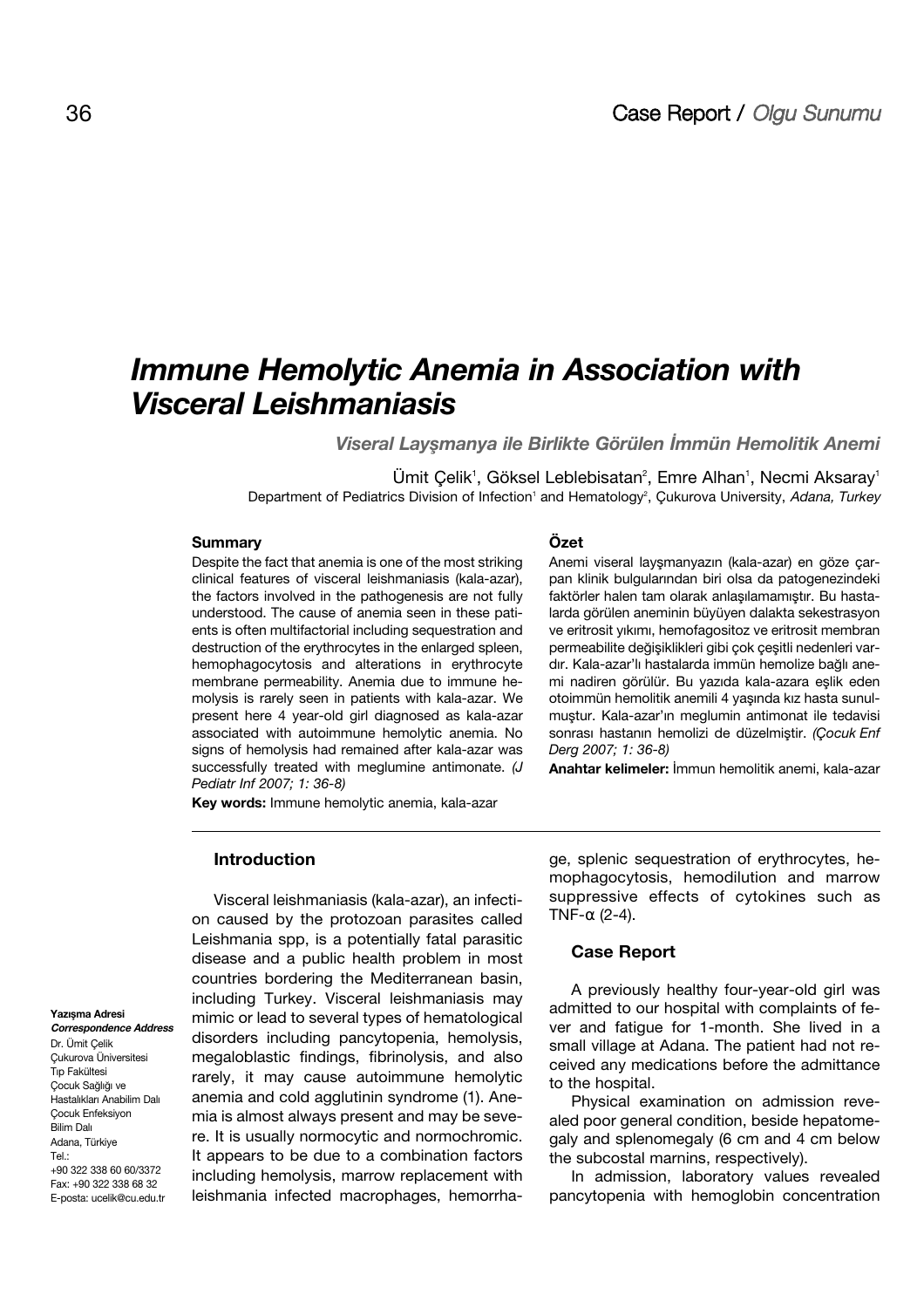of 5.8 g/dL, white blood cell count 2800/ mm<sup>3</sup>, platelet count 39,000/mm<sup>3</sup>; elevated liver function tests with aspartate aminotransferase 518 IU/L, alanine aminotransferase 247 IU/L, gamma glutamyltransferase 51 mg/dL, elevated bilirubin levels, C-reactive protein 48 mg/dL, and hypergammaglobulinemia. Signs of hemolysis were appeared in peripheral blood smear and reticulocyte count was %6 as haptoglobin decreased to 2 mg/dL, direct Coombs reaction was 2 (+), free hemoglobin in plasma and urine were 2 (+) at the onset of admission. The warm and cold reactive antibodies could not be detected.

Serologic studies have shown no evidence of brucellosis, toxoplasmosis, Epstein-Barr virus, cytomegalovirus, hepatitis A and B viruses and human immunodeficiency virus infection. Extracelullar or intracellular leishmania amastigotes were not seen and also no evidence of malignancy or dysplasia appeared in bone marrow aspiration. Kala-azar dipstick (rk-39) was positive.

After her active hemolysis, hematocrit fell to level of 15% and because of cardiac insufficiency, erythrocyte transfusion was done. Specific treatment of meglumine antimonate (Glucantime® ) at a dose of 20 mg/kg body weight was started. At the 10<sup>th</sup> day of treatment of meglumine antimonate, WBC and platelet count increased to  $6200/\text{mm}^3$  and  $265,000/\text{mm}^3$  also the signs of hemolysis were disappeared and direct Coombs test became negative.

## **Discussion**

Kala-azar is characterized by fever, hepatosplenomegaly, weight loss, diarrhea, and severe hematologic alterations. Anemia is the constant feature in this disorder. The cause of the anemia is multifactorial; sequestration and destruction of the red blood cells in the enlarged spleen, immune mechanism, increased plasma volume due to splenomegaly, dyserythropoietic changes of bone marrow, concomitant infections, malnutrition leading to folic acid, vitamin B12, or iron deficiencies, and alterations in erythrocyte membrane permeability have been implicated (1), Hemolytic anemia in kala-azar has been reported in literature rarely (5,6). In our case, because the spleen was not enlarged to huge dimensions, so it was not responsible for anemia only. Also hemophagocytosis was not seen in bone marrow aspiration. So hemophagocytosis must not be the reason of the anemia. As hemolysis findings were positive, autoimmune hemolytic anemia was considered in the patient and after treatment of infection hemolysis had resolved spontaneously. Bone marrow aspiration is safer and less sensitive in diagnosis of kala-azar. Amastigotes are seen in approximately two thirds of patients in this method. Recombinant kinesin protein of 39 kDa called rK 39 is the most promising molecules. The antigen used in various test formats has been proved highly sensitive and specific for visceral leishmaniasis (7). It is useful in the diagnosis of HIV-Leishmania co-infection and as a prognostic marker (8). We used this technique in our clinic. Although leishmania amastigotes were not seen in the bone marrow aspiration smears, stick test was positive and the patient's clinic improved with the treatment of Glucantime, quite well.

In fact, according to suggestion from ferrokinetic studies and erythrocyte survival studies anemia in leishmaniasis is due to hemolysis. These studies have also shown very little evidence of ineffective erythropoiesis, beside reduced plasma iron stores in spite of increased iron stores. This is because of reticuloendothelial hyperplasia with iron retention. As a result, bone marrow cannot respond to hemolysis adequately. However, a different clinical picture may be seen in especially babies and young infants as severe hemolysis at the onset of disease. Although both IgG and complement components are found on the red cells mostly, there is no immune hemolysis. Hemolysis is because of macrophages in the liver and spleen without immune component (9).

Immune hemolysis in visceral leishmaniasis may be seen rarely as in our case. Nevertheless, in previous study it has found that immune complexes on the erythrocyte surface are a result of non-specific adsorption secondary to polyclonal hypergammaglobulinemia mostly (1). However, cold and mostly warm antibodies have detected in some studies (1,10). The number and type of immunoglobulin molecules may affect hemolysis, despite the correct relation is still unclear (1). In our case, it has found that because intravascular hemolysis findings were positive it was accepted as hemolysis secondary to kala-azar infection and the hemolysis was not expected with erythrocyte with non-specific adsorbed immune complexes secondary to polyclonal hypergammaglobulinemia.

Anemia is seen because of multiple mechanisms in visceral leishmaniasis. Although immunoglobulins on erythrocytes are not specific in most cases, in presence of significant hemolysis, physician must consider that it is different from previous conditions and some other therapeutic options must be considered when the treatment of visceral leishmaniasis is not sufficient.

As a conclusion in case of anemia in patients with kala-azar, increased destruction must be taken into consideration and keep in mind for the appropriate treatment management.

### **References**

- 1. Vilela RB, Bordin JO, Chiba AK, Castelo A, Barbosa MC. RBC-associated IgG in patients with visceral leishmaniasis (kala-azar): a prospective analysis. Transfusion 2002; 42: 1442-7.
- 2. Pearson RD, Cox G, Jeronimo SM, et al. Visceral leishmaniasis: A model for infection induced cachexia. Am J Trop Med Hyg 1992; 47: 8-15.